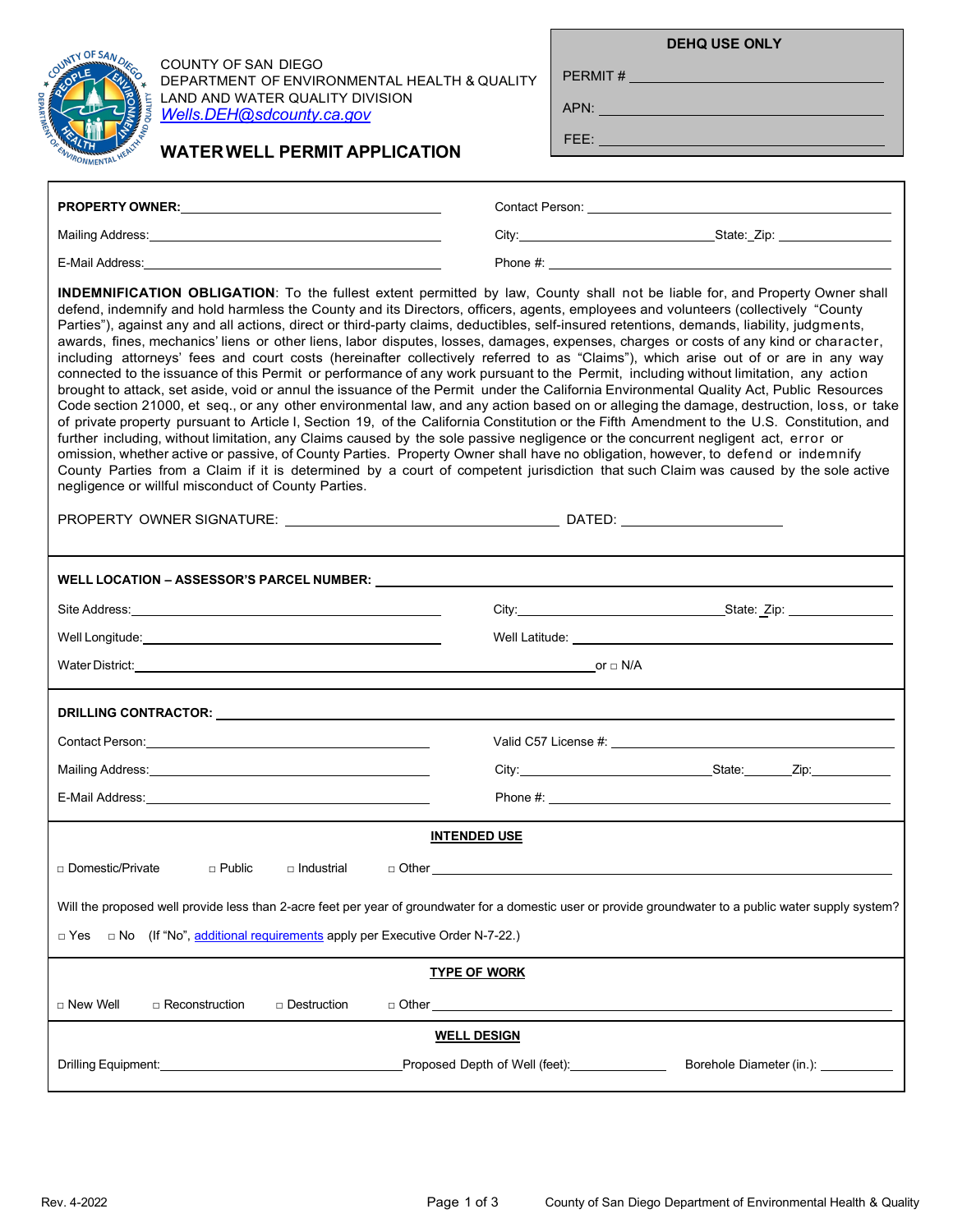| Casing                                                                                                                                                                                                                         | <b>Conductor Casing</b> | <b>Filter/Filler Material</b> | <b>Perforations</b> | <b>Annular Seal</b>       |
|--------------------------------------------------------------------------------------------------------------------------------------------------------------------------------------------------------------------------------|-------------------------|-------------------------------|---------------------|---------------------------|
| Type: The contract of the contract of the contract of the contract of the contract of the contract of the contract of the contract of the contract of the contract of the contract of the contract of the contract of the cont | □ Yes □ No              | $\Box$ Yes $\Box$ No          | □ Yes □ No          | Material: <b>Material</b> |
| Diameter (in.):                                                                                                                                                                                                                | Diameter (in.):         | From: To:                     | From: To: I         |                           |
|                                                                                                                                                                                                                                | Depth (ft.): __________ |                               | From: To:           |                           |
| Wall/Gauge: ______                                                                                                                                                                                                             | Wall/Gauge: ________    |                               | From: To:           | Thickness (in.):          |
|                                                                                                                                                                                                                                |                         |                               |                     |                           |

#### **SITE MAP**

**All well applications must be accompanied by a Site Map.** The Site Map must be to scale and include a north arrow. Within a 250-foot radius of the proposed water well location, the Site Map must include**:** parcel boundaries, easements, existing and/or proposed septic systems, existing structures, names of nearby streets/roads, transmission lines, water bodies/courses (ponds, lakes, and streams), drainage patterns, existing wells, sewer laterals, livestock/fowl enclosures, and other potential contamination sources.

#### On properties served by public water, contact the local water agency for meter protection requirements. A copy of this permit application will be **provided to the water district, if applicable.**

I have obtained all required permits related to the installation of the proposed water well from other agencies (if applicable). I hereby agree to comply with all regulations of the Department of Environmental Health & Quality (DEHQ), and with all ordinances and laws of the County of San Diego and *the State of California pertaining to well construction, repair, modification, and destruction. Immediately upon completion of work, I will furnish the DEHQ*  with a complete and accurate log of the well (Well Driller's Report). I accept responsibility for all work done as part of this permit and all work will be *performed under my direct supervision.*

Well Contractor's Signature: Date: